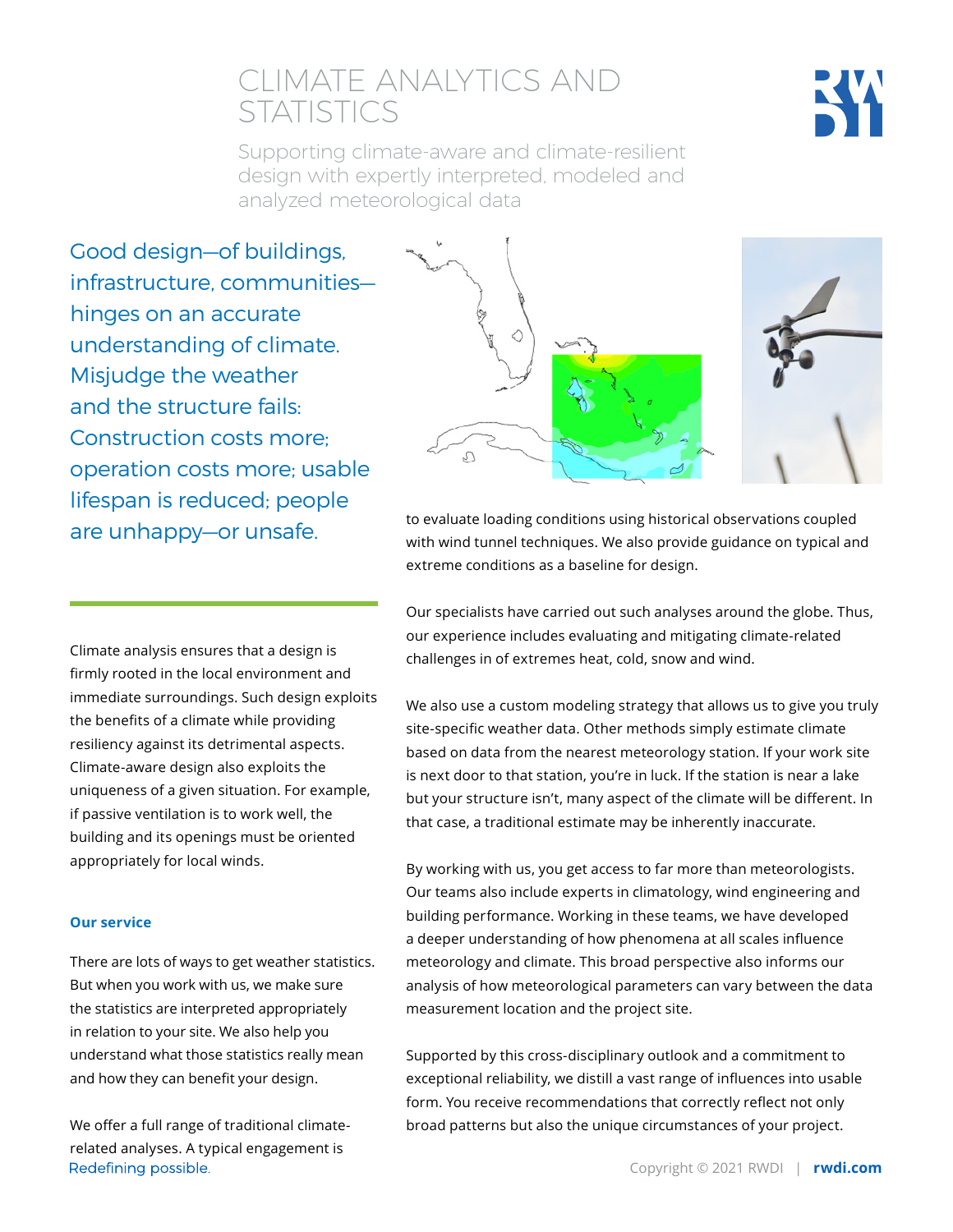# CLIMATE ANALYTICS AND **STATISTICS**



RWDI is a valuable partner to clients seeking to…

## **Explore Innovations**

- Design viable new strategies to support green, low-carbon urban development, by understanding the role of local climate in passive techniques **(ventilation, daylighting, etc.)** and wind and solar sources
- Create enjoyable communities, by comprehensively considering the impact of climate on the comfort and safety of inhabitants **(such as discomfort or risks for pedestrians from wind, snow, sun, temperature or humidity)**

#### **Create Opportunities**

- Design better building systems **(ventilation, sun/shade, wind barriers, etc.)** and improve infrastructure performance **(snow removal, road de-icing, storm water management, etc.)** by understanding typical patterns and seasonal and diurnal fluctuations
- Save on construction costs by designing to project-specific wind- and snowloading criteria
- Improve industrial operating margins, by understanding the frequency

of weather conditions that affect production or shipping

### **Meet Challenges**

- Support resiliency, emergency preparedness and occupant comfort and safety by planning or designing for extremes **(wind/snow loads, water management, etc.)**
- Manage air quality and noise issues at industrial and resource extraction sites, by understanding the role of local climate characteristics
- Design building systems that respond correctly to challenging local conditions **(structure, cladding, HVAC, storm water management systems, etc.)**

### **Fulfill Expectations**

- Address building code requirements for leveraging local climate data in assessing wind loads
- Address regulatory requirements for sustainability and resiliency

## How we work

When we evaluate a specific project site, our key question is this: How might we best represent the meteorological conditions that are important to the project and the particular design issue? Common concerns are extreme wind events; typical and peak wind, thermal and humidity conditions; and snowfall frequency and amount.